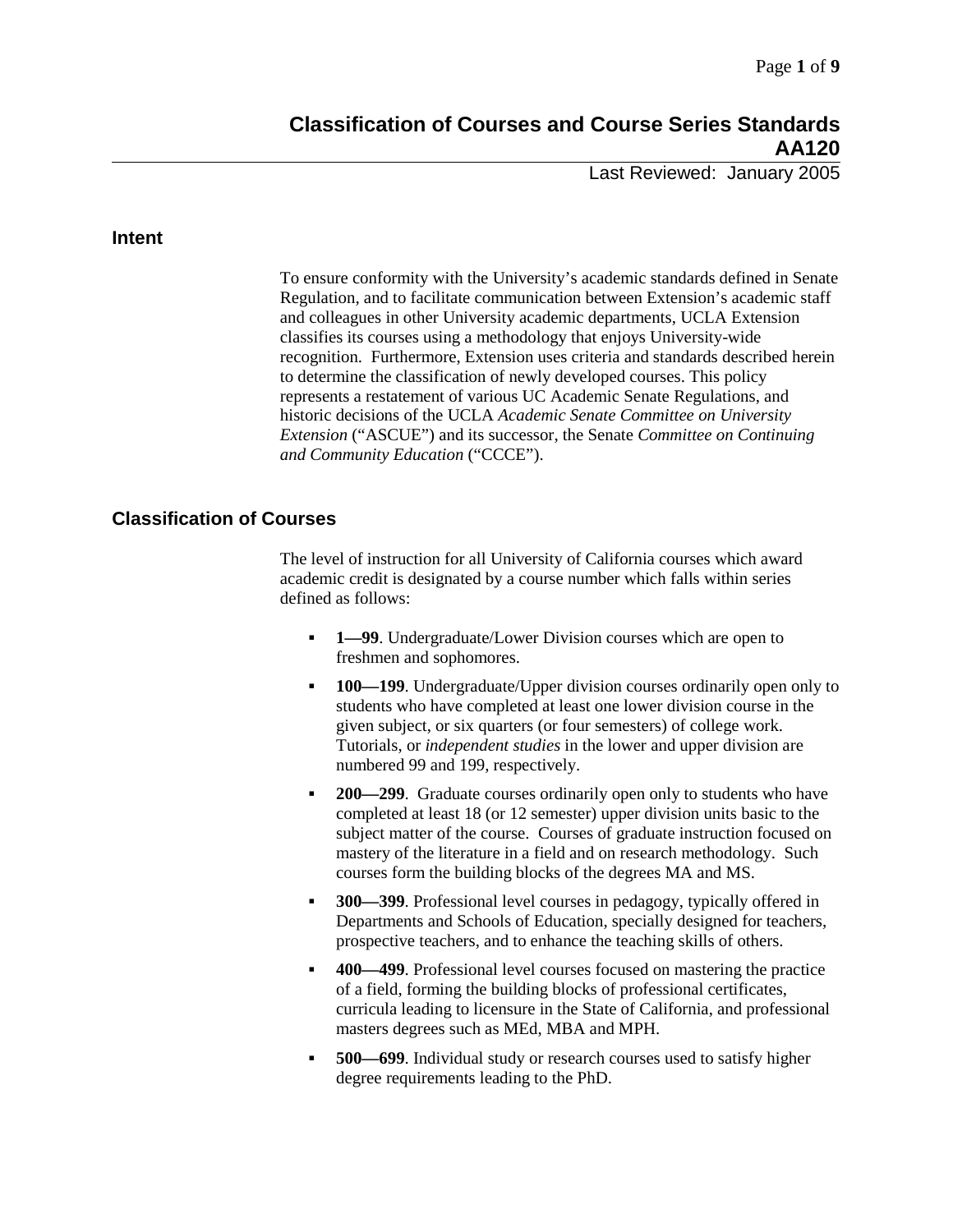UCLA Extension further classifies courses which do not result in the award of credit, as follows:

- **700—799**. Experimental, cultural enrichment, public service, public policy forums, test preparation courses, and courses which showcase research or developments in the professions or local industry, which are not credit bearing and in which student work is not evaluated.
- **800—899.** Advanced professional seminars, courses, and short-courses, in which student work is not evaluated, yet which leads to the award of the *Continuing Education Unit* (CEU) in lieu of academic credit.
- **900—999**. Courses for which University credit is *not* awarded, but in which student work is evaluated and grades are posted. College preparatory courses and English as a Second Language (ESL) courses are examples of the type to be classified in this series.

UCLA Extension typically presents courses in the undergraduate series numbered 1-199 (except those designated as *tutorials* or *special studies* which require oversight of regular faculty), the 300 series, the 400 series, and the noncredit series ranging from 700—999.

In addition to the numbering schema, the University uses letter designations preceding the "course number" to indicate Extension's agency in offering the course or recording the enrollment, and to indicate the Senate division offering academic approval, as follows:

- An "X" prefixed to the course number indicates that the course bears University-level academic credit, *and* that the course is offered through Extension. When the "X" appears alone, the Extension course has no counterpart in the UCLA curriculum, although the content meets the standards for the course series. (Courses numbered 700 and above offered through Extension are not prefixed with an "X" as they bear no credit.)
- The "X", modified with a senate-division designator such as "L", indicates that the course bears University-level academic credit, that it is offered through Extension, and that the course is by Senate regulation considered "equivalent" to a course offered in the regular curriculum of the Senate Division which approved the course. ("L" indicates Los Angeles. "B" indicates Berkeley, "SB" indicates Santa Barbara, etc. Note that the campus/senate division designator does not identify the campus where the instruction takes place: rather it identifies the senate division proffering the approval. UCLA Extension could offer, for example, an "XD" course in viticulture should the Davis division of the Senate extend its approval. In no case will UCLA Extension seek approval for a course from another Senate division when faculty exist locally for such review.
- "XLC" indicates that the course is offered by a UCLA academic department during a regular session, and that one or more Extension students are allowed to enroll in the course *concurrently*. The Extension students' records will indicate XLC to indicate the concurrent enrollment in the regular session class.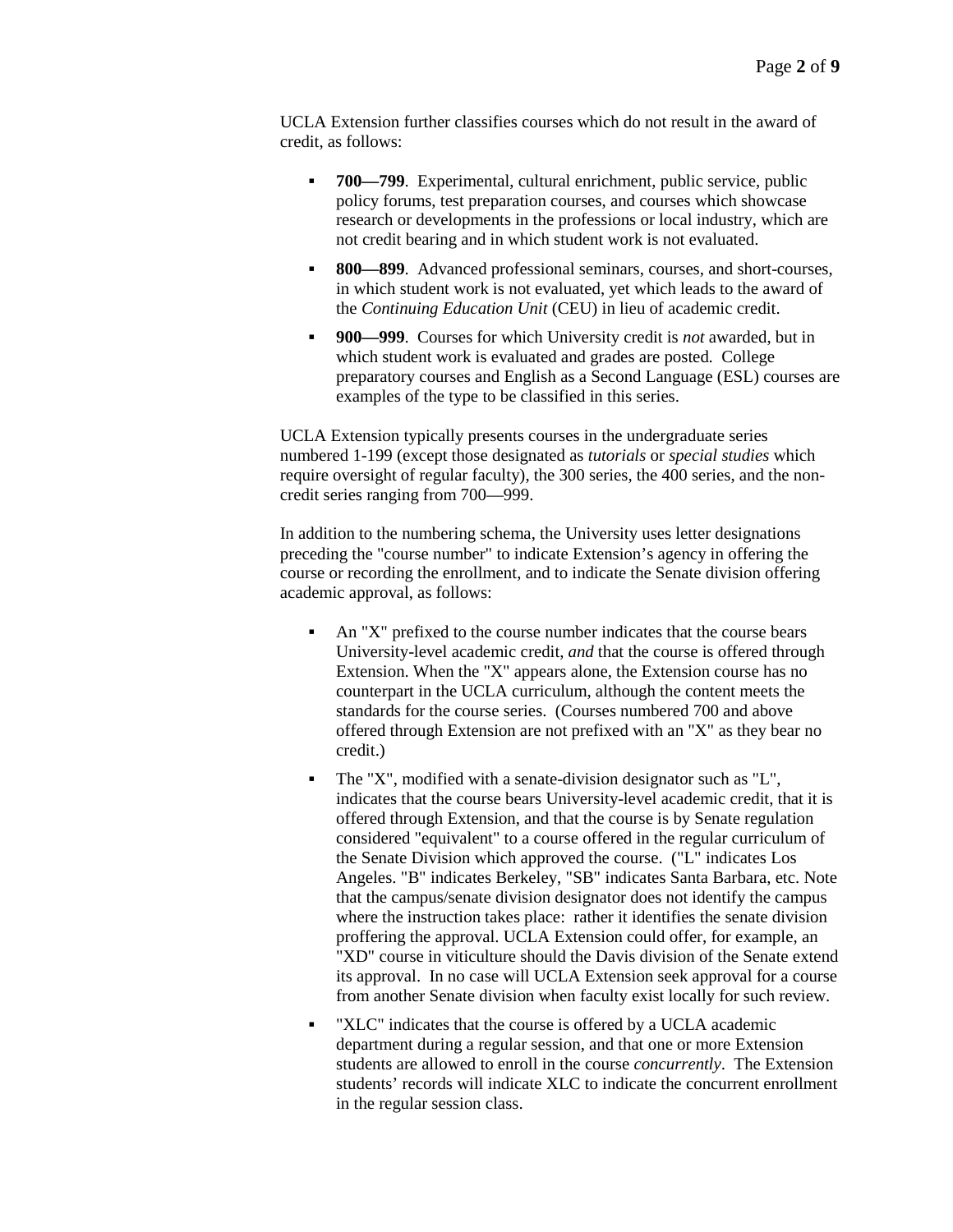An "M" following "XL", or "XLC" and preceding the discipline indicates that the course is offered by more than one academic department at UCLA, and is therefore considered multi-disciplinary. Students may elect to enroll in the section of their choice, after selecting which discipline they prefer to appear on their transcript.

### **Transferability**

Educational institutions are sovereign in their decisions to offer advanced standing by conferring credit for coursework earned elsewhere. Admissions officers at other universities will often inquire about UCs practices regarding *internal* transferability before making their own decisions on students' petitions. The following affirmations from statewide Senate Regulation are not guarantees for transferability of Extension's credit to programs elsewhere, but serve as responses for inquiries from other institutions regarding our internal transfer practices.

- At UC, credit for courses in the  $X$  300 and  $X$  400 series is acceptable toward the B.A., B.S., and postgraduate programs leading to recommendations for teachers' credentials only within the limitations prescribed by the various colleges and schools. Credit for X 300 courses may not be used to satisfy requirements for higher degrees.
- In the curricula leading to the degrees of B.A. and B.S., and in postgraduate programs leading to certificates or to recommendations for teachers' credentials, all lower division and "100" series upper division courses with the credit designation "XB," "XL," "XR," "XSF," "XSB," "XD," etc., are accepted for unit and subject credit for all requirements of departments, schools, and colleges, as well as for general University requirements, if the corresponding regular course on the corresponding University campus is normally so accepted. Lower division and "100" series upper division courses with the credit designation of "X" shall be accepted in fulfillment of unit requirements on all campuses.
- $\blacksquare$  The University of California accepts Extension X and XL courses for fulfillment of *unit* requirements, and XL courses for the fulfillment of *subject* requirements. *Grade points* for courses taken in University Extension are *not* counted toward calculation of the GPA in UC degree programs *unless* earned concurrently (XLC) under the supervision of regular faculty teaching in regular sessions, and then only for undergraduate degree programs offered through UCLA's *College of Letters and Science*, *School of Nursing*, *School of Arts and Architecture*, and *School of Engineering and Applied Science.*
- Within UC, conferring credit toward a higher degree for University of California Extension courses – including regular session courses taken concurrently – is subject to the approval and regulations of the campus Graduate Council concerned.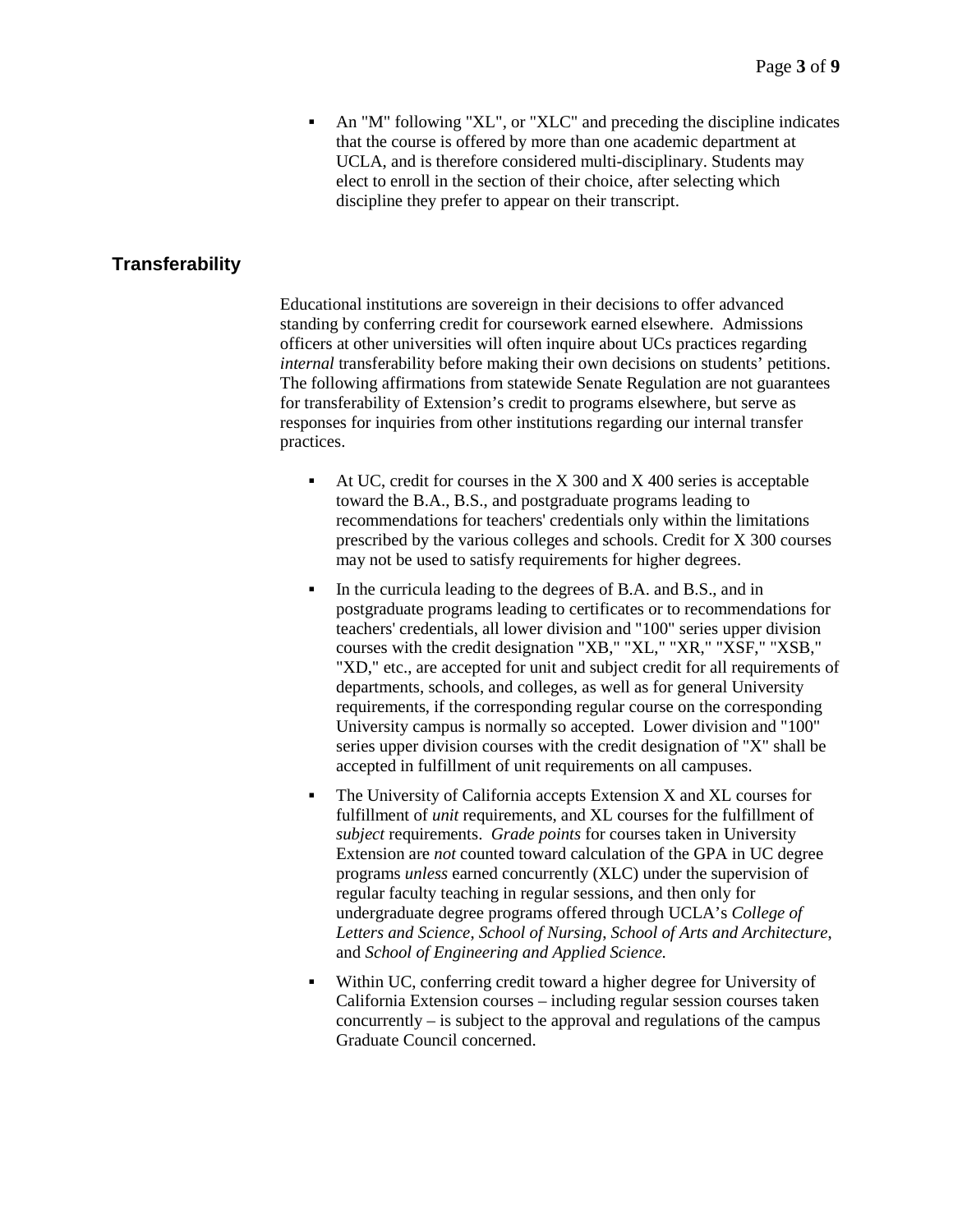# **Criteria for X and XL 1 – 199 Courses**

Courses designated *XL* 1—199 are considered "equivalent" to courses numbered alike in the UCLA undergraduate curriculum. The learning outcomes for the course are therefore congruent, the course description will be identical, and the texts used are usually the same used by UCLA faculty. Content of lectures will vary from instructor to instructor. (Variance from the regular text requires special consideration and approval from the UCLA academic department where the course originated.) The assessment of student work (using mid-term examinations, papers, research projects, and class participation and presentations, e.g.) will be the same. The only structural difference will be the meeting format of the course. (Extension 4-unit classes typically meet 3 hours per week over twelve weeks *with* breaks: UCLA regular session classes usually meet in 4 50 minute lectures and a discussion per week over ten weeks *without* breaks – both approaches yield 2000 minutes of instruction.)

Courses designated *X* 1—199 are structured akin to courses offered in the UCLA undergraduate curriculum, and yield advanced standing into BA/BS programs upon transfer. The same considerations for rigor – both in material presentation and in the evaluation of student work – is expected. Typically,  $X_1$  – 199 instruction arises through UCLA's abandonment of certain courses which UCLA Extension seeks to retain in its program (e.g. *Introductory Vietnamese*); or with courses modeled after undergraduate courses offered at other UC campuses; or with courses for which a more detailed course description but with same or similar learning outcomes is employed by Extension.

UCLA Extension does not offer independent study/tutorials designated as X or XL 99, 195, 196, 197, 198 or 199. Students seeking enrollment in undergraduate tutorials may do so only on a concurrent basis, and only by specially petitioning the Extension Registrar showing the endorsement of the College, School, or department offering the course, and the agreement of the faculty member proposed to oversee the study.

### **Criteria for XL 200 Series Courses**

Courses designated XL 200 – 299 are considered "equivalent" to courses numbered alike in the UCLA graduate curriculum. The course listing will be identical, and any texts used will be identical to those used by UCLA faculty. The assessment of student work (using mid-term examinations, papers, research projects, and class participation and presentations, e.g.) will be the same. To accommodate for the absence of formal admission requirements, enrollment in such courses will be restricted by UCLA Extension to those students holding the pre-requisites for such study, normally in accordance with criteria set by the UCLA department offering the equivalent course in regular session. Graduate level XL instruction is unusual, and typically arises from novel jointprogramming efforts of UCLA academic departments with Extension following the endorsement of the Graduate Council. Graduate level courses designated XL are rare: it is far more common for joint-programming efforts at the graduate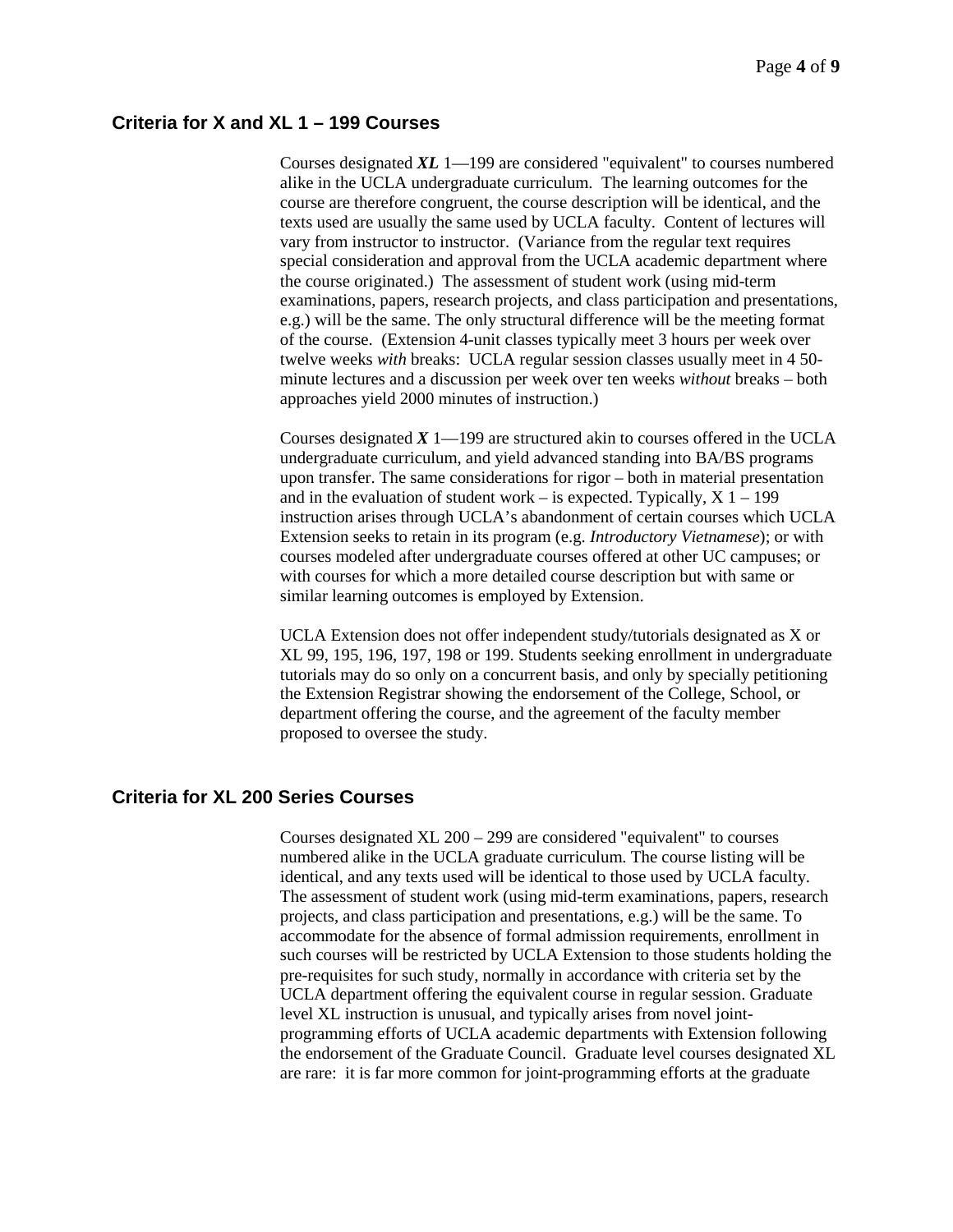level to encompass concurrent enrollment of Extension students into regular session offerings, yielding credit designations *XLC*. UCLA Extension does not propose or offer courses designated **X** in the series  $200 - 299.$ 

#### **Criteria for X 300 Series Courses**

UCLA Extension's courses in the X 300 series are credit bearing continuing education programs for professional educators with teaching credentials and/or teaching experience. They do not replicate any UCLA campus course, undergraduate or professional.

X 300 series courses are designed for clientele most of whom already hold academic degrees—many of them advanced—and are directed toward the dual purpose of providing opportunity for advancement in professional status, and dissemination of results of current research and innovations in educational practice. They are planned to meet the needs of school districts, and to satisfy credential requirements established by the State Legislature and the State Board of Education. They are concerned primarily with *methodology* (as opposed to the content courses offered in the X 400 series for the field of Education). X 300 series courses are typically designed to achieve one or more of the following objectives:

- the dissemination of information on recent research, and on new theories, media, methods, techniques and evaluation procedures
- the application of theory and research findings for the improvement of practice in school and other educational settings
- the reconsideration in depth of certain aspects of pre-service training which may have more substantive value to the teacher after exposure to experience, combining the theoretical and the practical
- the relating of both theoretical framework and recent research findings in the behavioral sciences to effectiveness in performance of professional educators
- a stimulus for personal and professional growth through participation in development of research and experimental methods and materials

*Sequential programs* or *certificate programs* may be proposed for curricula employing 300-level instruction. Either form of organized curriculum may also lead to teacher credentialing, and either may define programs eligible for student financial aid. Each X 300 course must earn approval of the Graduate School of Education and Information Studies (GSEIS), assuring conformity to the high level of content required by University standards. If GSEIS does not have a faculty specialist in the content area, the course may be directed to another academic department concerned (such as the Department of Mathematics for a course *Teaching Calculus to Adults*), with final approval resting with the GSEIS.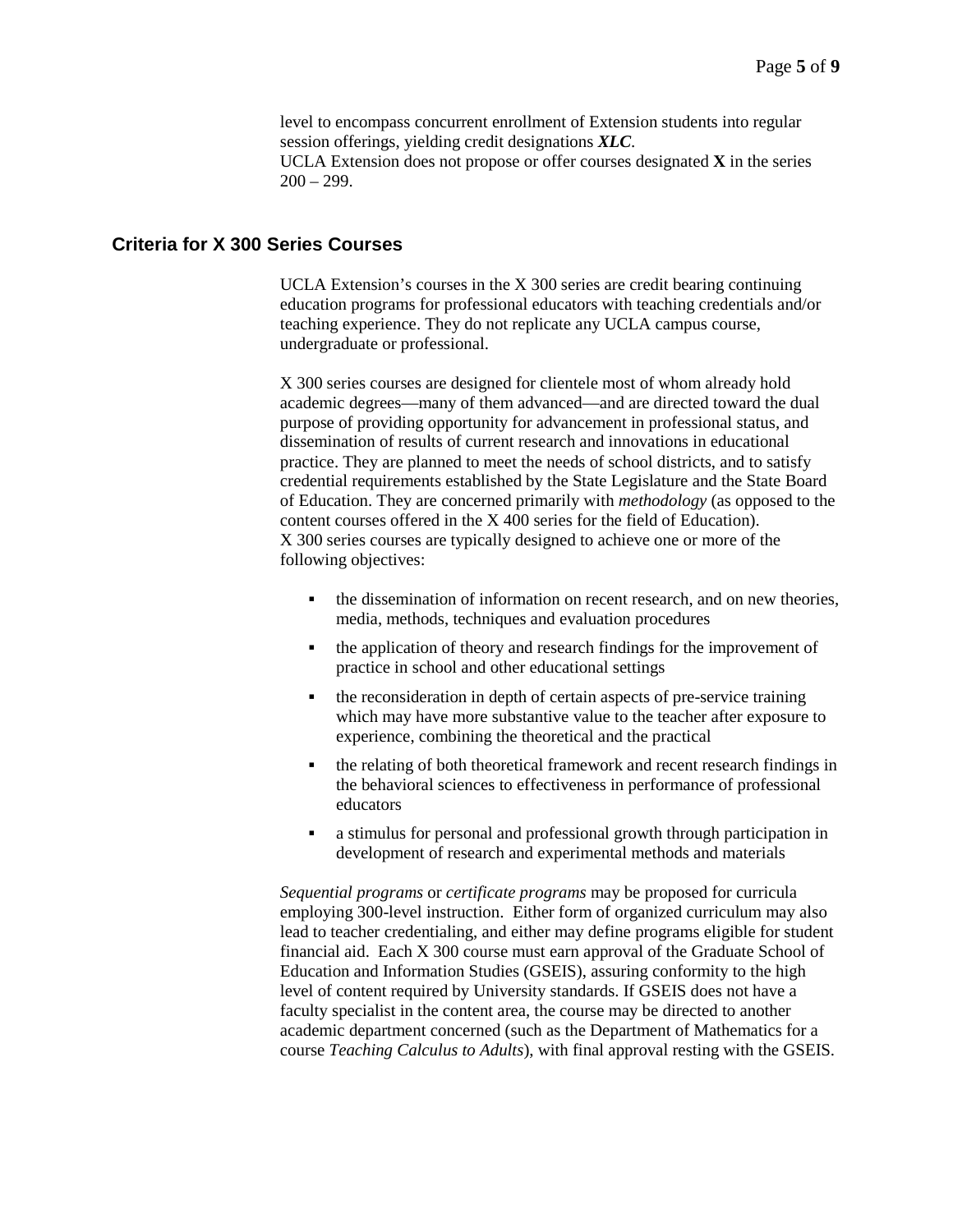### **Criteria for X 400 Series Courses**

X 400 series courses are offered through Extension only, and do not replicate any UCLA campus course, whether undergraduate, graduate, or professional. The X 400 series courses are not intended to substitute for courses available through the professional schools, nor are they designed to supplement or supplant the curricula in the professional schools. (However in special instances their credit may be counted toward progress toward a degree on petition to the appropriate school or college.) Rather, the X 400 series courses are designed to provide targeted and often narrowly focused instruction in professional fields, and lead to the award of academic credit which may or may not lead to the formal award of certificates, diplomas and similar academic testimonials other than degrees. With their primary aim that of professional or career development, most X 400 courses are developed at the postgraduate study level, often in advanced, highly specialized areas, where content and/or instructional approach can be characterized as advanced, sophisticated, specialized, experimental, highly technical, or otherwise unusual. They are designed to achieve one or more of the following specific objectives:

- the dissemination of information on recent research, and on new theories, methods, techniques and evaluation procedures
- the application of advanced knowledge, theory, and research and/or developmental findings in the professional field for the improvement of professional practice
- the relating of theoretical framework and recent developments in information technology and/or in the behavioral sciences to effectiveness in professional performance
- ethical professional practice.

They may also involve one of the following objectives:

- the intellectual and cultural development of individuals and the community
- increased public understanding of social and political issues
- the presentation of knowledge in specialized fields to adult citizens who can profit from postgraduate level study

Prerequisites for X 400 series courses are of specialized nature and are often above the level of those for the regular undergraduate class. With few exceptions, students are professional and/or college educated, or possess equivalent background attained through a combination of education and experience. Each X 400 course must earn approval by the appropriate academic department(s) or other academic unit, assuring conformity to the high level required by University standards. In considering the case for an X 400 designation, course title and description will be reviewed in the context of the foregoing criteria with the following checklist in mind: content, level, methodology, prerequisites, audience, and specific professional use.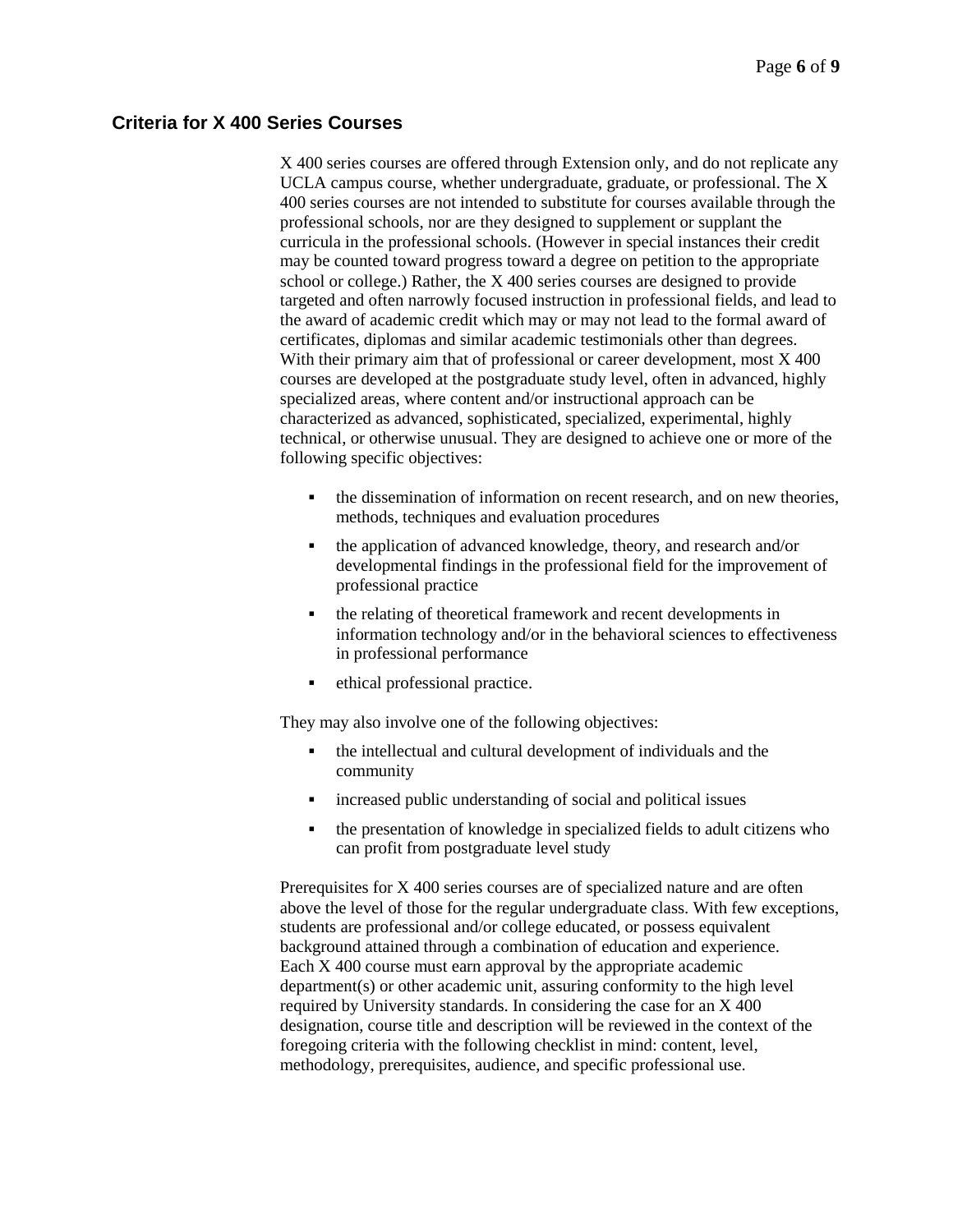- 1. **Content** Many titles, supported by their course descriptions, identify the specialized nature of program content, thereby justifying the use of the X 400 series. Examples are: *Applied Stochastic Processes; Counseling in Alcoholism and Related Disorders; Workshop in Art Song and Operatic Role Interpretation*. An introductory course in such highly technical subjects warrants an X 400 number.
- 2. **Prerequisites** Examples of prerequisites justifying the X 400 series are: "a BS degree in engineering or equivalent combination of education and experience"; "two years programming experience and data processing managerial responsibility"; "ability to read music"; "current employment in a responsible administrative position."
- 3. **Methodology** Non-traditional nature of a course warranting an X 400 designation may be indicated by such terms as: "an interdisciplinary approach"; "professional-level workshop"; "demonstrations by guest artists"; "case studies and supervised counseling in the field"; "analysis of manuscripts by class members"; "a lecture series/credit course"; "a television series/credit course."
- 4. **Specification of Audience** Where subject matter alone would not necessarily justify the X 400 series, a specific professional clientele supports its use. Relevant examples are: *Mathematics for Teachers of Junior High School; Patent Law for Engineers; Workshop in French and German Diction for Singers; Accounting for Managers of Small Businesses.* (NOTE: it may be desirable at times, in the course description, to state for whom the course is not intended.)
- 5. **Specific Professional Use** It may be advisable to state in the course description the specific professional use for which it is designed, e.g.: "designed to prepare professionals and those working toward professional status for auditions in the field of musical theater"; "techniques for interfacing and disciplining human resources to the requirements of system development and implementation in a computer environment"; "visual arts, music, puppetry, improvised dance, role playing and the psychodrama as tools for developing spontaneous and directed human response"; "designed to familiarize those in medical, ancillary, or related fields with the origin, spelling, pronunciation, meaning and current usage of physiological, pathological and anatomical terms".

### **Criteria for 700 Series Non-Credit Courses**

UCLA Extension's 700 Series non-credit programs are offered for their intrinsic values and must be able to stand alone without reference to a degree or certificate curriculum. The non-credit course should be judged primarily on whether it meets specific criteria established for these programs. The non-credit courses are directed toward the achievement of one of the following objectives:

- the intellectual and cultural development of individuals and the community
- **•** increased public understanding of social and political issues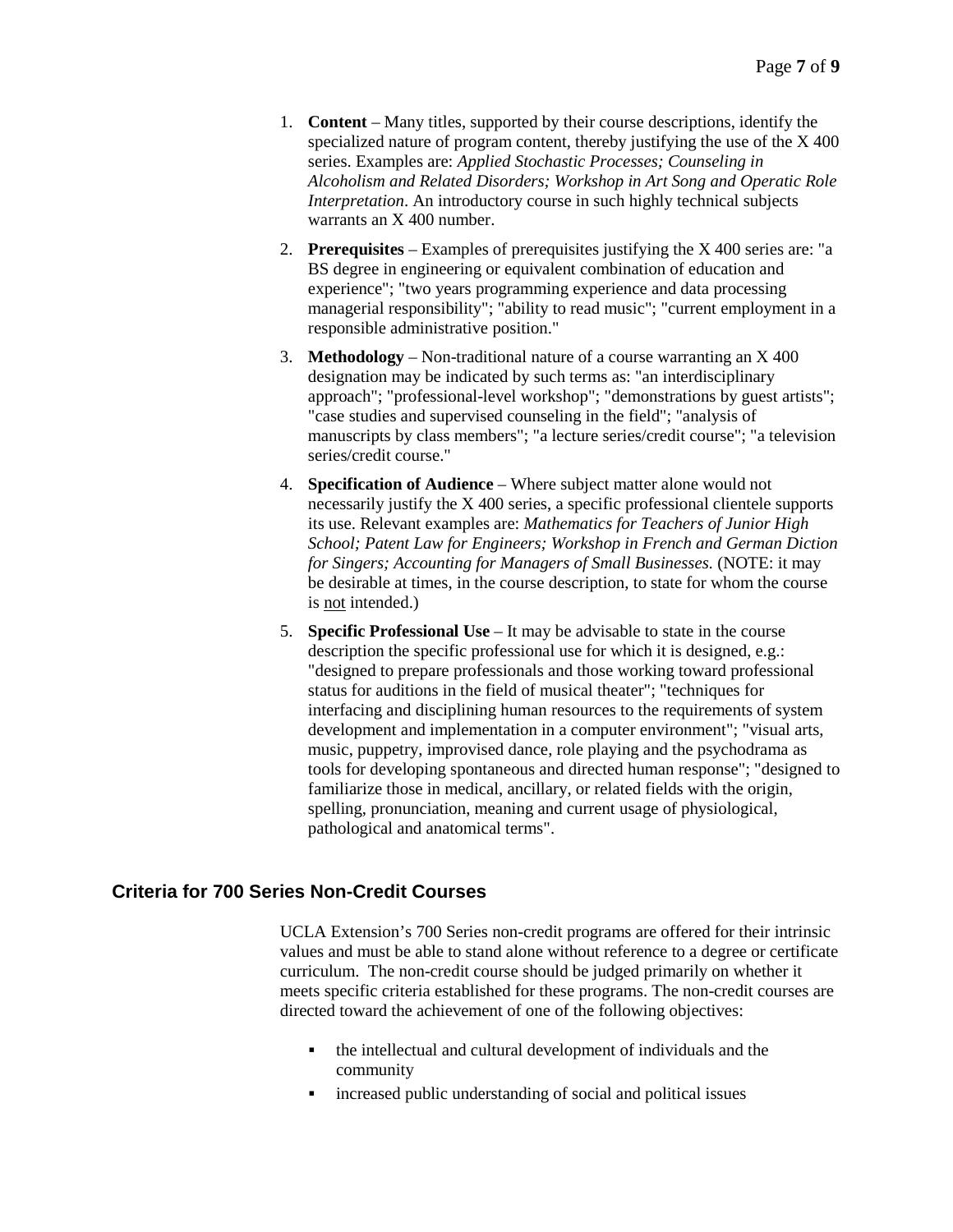- making specialized fields of knowledge accessible to the general lay public
- bringing the talent, research, and resources of the University to bear in the effort toward solution of community problems
- providing a showcase and demonstration opportunity for the talent and intellectual resources of industries unique to the Los Angeles region; and for the faculties of UCLA
- **PEDECISE 1** preparing students for standardized tests leading to application and admission to undergraduate and graduate/professional degree programs

While Extension non-credit programs in the 700 series tend to be flexible and experimental in content and/or format, they must sustain and wherever possible enhance the position of the University in the community. *Excluded by this criterion are subjects (except as topics of historical or sociological analysis) which are regarded by the overwhelming body of scientific and scholarly thought as fads or pseudosciences (e.g., astrology).* Programs in fields which are neither fully established nor overwhelmingly rejected by scholars should be presented in a way which makes clear the tentative nature of knowledge in the field.

Exceptions to the rule that the subject matter be of an appropriately academic nature may be made with respect to extracurricular activities analogous to those offered in regular sessions by UCLA student organizations. Since Extension students are not conveniently situated to arrange activities of this kind it is appropriate for Extension to perform this essentially student service function in such fields as physical exercise, recreation, recreational culinary arts, and personal investment. However, such programs are acceptable only if they satisfy the following requirements:

- they are clearly presented as non-academic, extracurricular activities, and not confused in the public mind with Extension's academic programs
- they provide a useful community service, such as good health or the creative use of leisure time
- $\bullet$  they are in good taste and of high quality
- they constitute no more than a small proportion of Extension's total offerings
- they cover their full costs (and, in most cases, have generated and are expected to generate financial surpluses needed to underwrite Extension's academic programs).

Since courses in the 700 series offer no credit, and since students do not perform work that is subject to evaluation, no record of enrollment in these courses will appear on students' transcripts.

## **Criteria for 800 Series Non-Credit/CEU Courses**

UCLA Extension's 800 Series non-credit programs are offered to provide special instruction for those professions that encourage or mandate their membership to enroll in advanced continuing study, or to engage in continuing education